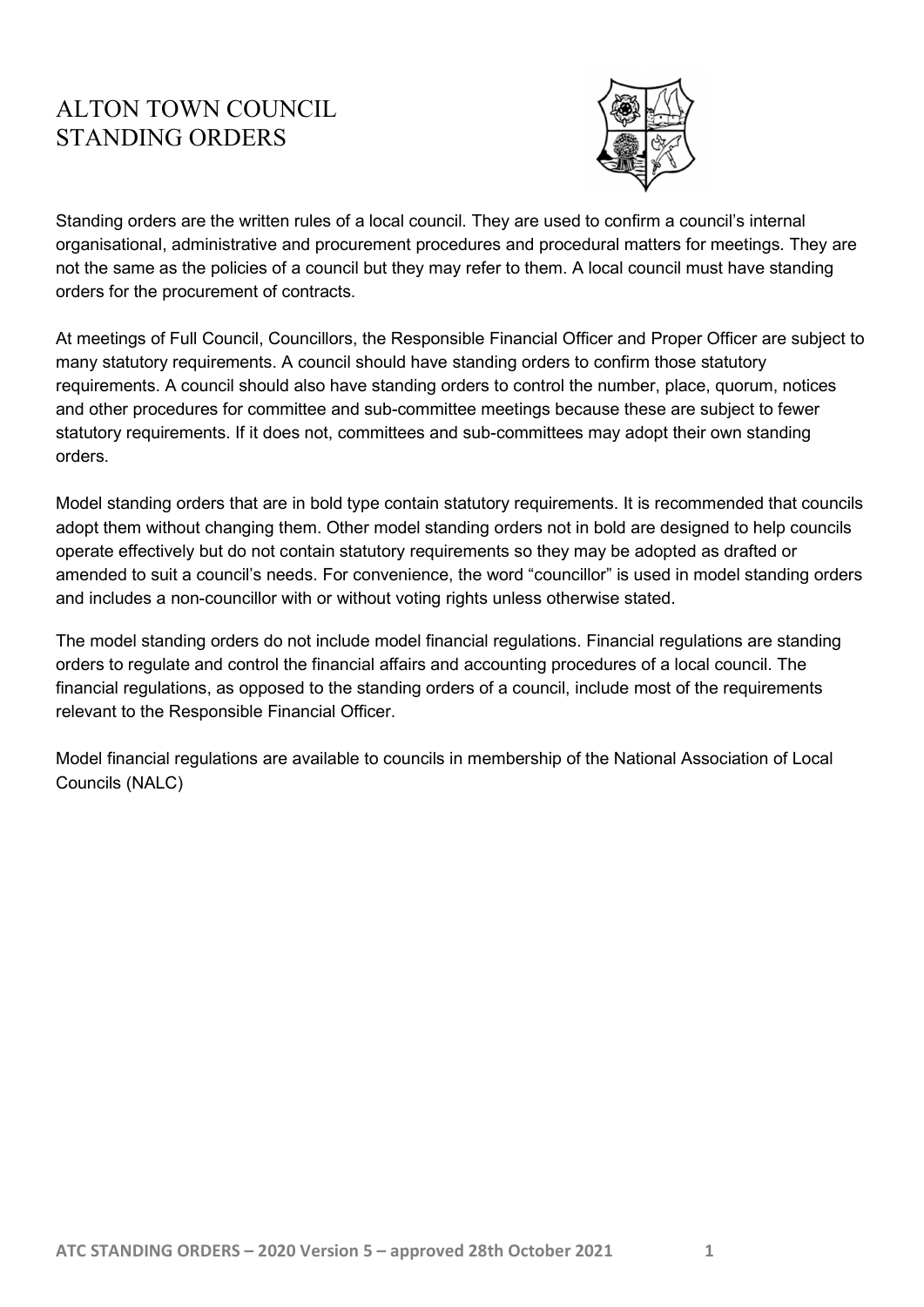## List of standing orders

| 1.  | Rules of debate at meetings                                                            | 3  |
|-----|----------------------------------------------------------------------------------------|----|
| 2.  | Disorderly conduct at meetings                                                         | 4  |
| 3.  | Meetings generally                                                                     | 5  |
| 4.  | Committees and sub-committees                                                          | 7  |
| 5.  | Ordinary council meetings                                                              | 8  |
| 6.  | Extraordinary meetings of the council and committees<br>and sub-committees             | 9  |
| 7.  | Previous resolutions                                                                   | 9  |
| 8.  | Voting on appointments                                                                 | 10 |
| 9.  | Motions for a meeting that require written notice<br>to be given to the Proper Officer | 10 |
| 10. | Motions at a meeting that do not require written notice                                | 10 |
| 11. | Handling confidential or sensitive information                                         | 11 |
| 12. | <b>Draft minutes</b>                                                                   | 11 |
| 13. | Code of conduct and dispensations                                                      | 12 |
| 14. | Code of conduct complaints                                                             | 13 |
| 15. | Proper Officer                                                                         | 13 |
| 16. | Responsible Financial Officer                                                          | 14 |
| 17. | Accounts and accounting statements                                                     | 14 |
| 18. | Financial controls and procurement                                                     | 15 |
| 19. | Handling staff matters                                                                 | 16 |
| 20. | Requests for information                                                               | 17 |
| 21. | Relations with the press/media                                                         | 17 |
| 22. | Execution and sealing of legal deeds                                                   | 17 |
| 23. | Communicating with District and County or<br>Unitary councillors                       | 17 |
| 24. | Restrictions on councillor activities                                                  | 17 |
| 25. | The Leader of the Council                                                              | 18 |
| 26. | The Mayor                                                                              | 18 |
| 27. | <b>Members/Officers Protocol</b>                                                       | 19 |
| 28. | <b>Public Participation and Engagement</b>                                             | 19 |
| 29. | Standing orders generally                                                              | 20 |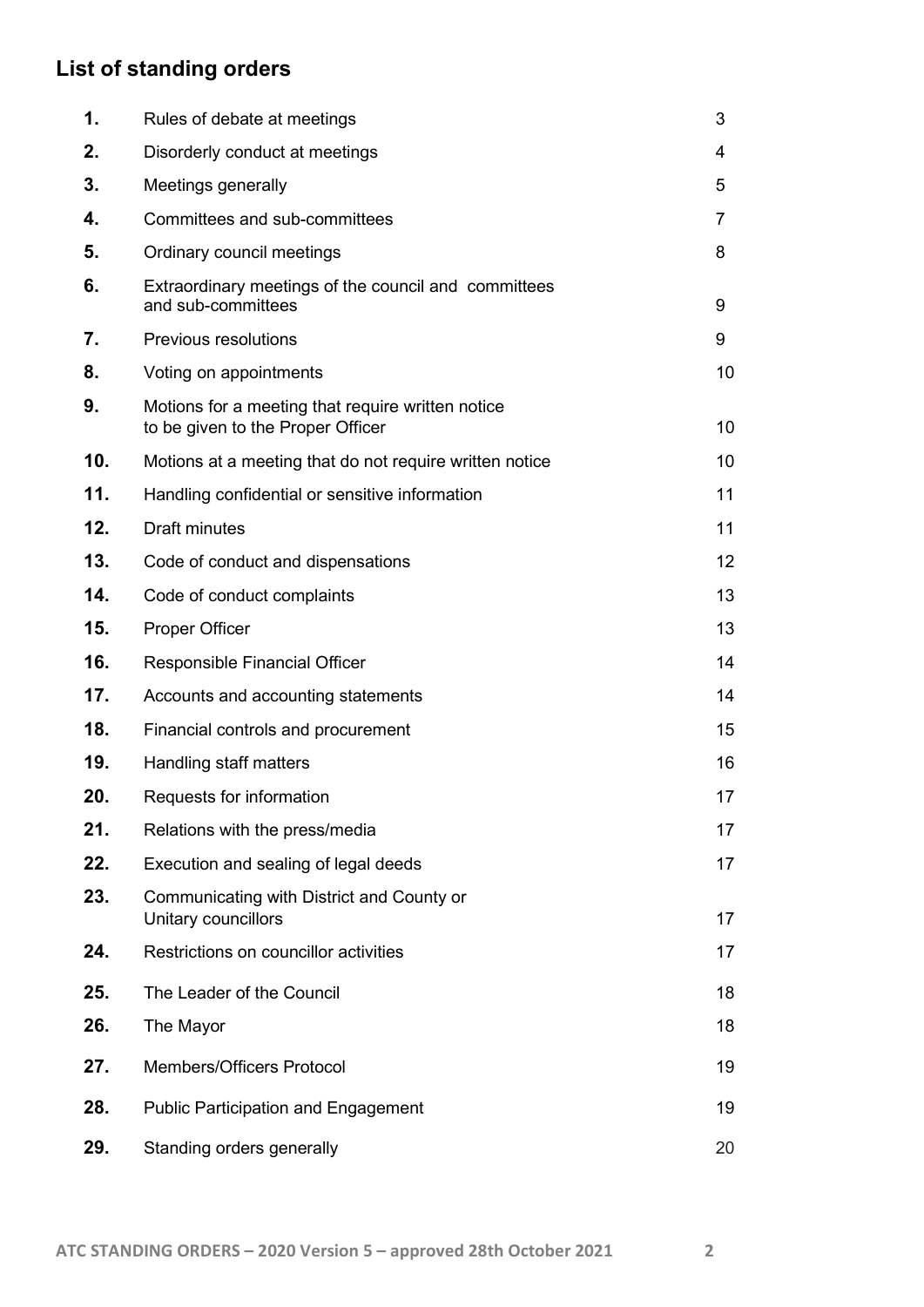#### 1. Rules of debate at meetings

- a Motions on the agenda shall be considered in the order that they appear unless the order is changed at the discretion of the chair of the meeting.
- b A motion (including an amendment) shall not be progressed unless it has been moved and seconded.
- c A motion on the agenda that is not moved by its proposer may be treated by the chair of the meeting as withdrawn.
- d If a motion (including an amendment) has been seconded, it may be withdrawn by the proposer only with the consent of the seconder and the meeting.
- e An amendment is a proposal to remove or add words to a motion. It shall not negate the motion.
- f If an amendment to the original motion is carried, the original motion becomes the substantive motion upon which further amendment(s) may be moved.
- g An amendment shall not be considered unless early verbal notice of it is given at the meeting and, if requested by the chair of the meeting, is expressed in writing to the chair.
- h A councillor may move an amendment to his own motion if agreed by the meeting. If a motion has already been seconded, the amendment shall be with the consent of the seconder and the meeting.
- i If there is more than one amendment to an original or substantive motion, the amendments shall be moved in the order directed by the chair.
- j Subject to standing order 1(k) below, only one amendment shall be moved and debated at a time, the order of which shall be directed by the chair of the meeting.
- k One or more amendments may be discussed together if the chair of the meeting considers this expedient but each amendment shall be voted upon separately.
- l A councillor may not move more than one amendment to an original or substantive motion.
- m The mover of an amendment has no right of reply at the end of debate on it.
- n Where a series of amendments to an original motion are carried, the mover of the original motion shall have a right of reply either at the end of debate of the first amendment or at the very end of debate on the final substantive motion immediately before it is put to the vote.
- o During the debate of a motion, a councillor may interrupt only on a point of order or a personal explanation and the councillor who was interrupted shall stop speaking. A councillor raising a point of order shall identify the standing order which he considers has been breached or specify the other irregularity in the proceedings of the meeting he is concerned by.
- p A point of order shall be decided by the chair of the meeting and his decision shall be final.
- q When introducing an item for resolution the chair should invite members of the council to give their views in order to ensure an expansive debate prior to expressing their own view.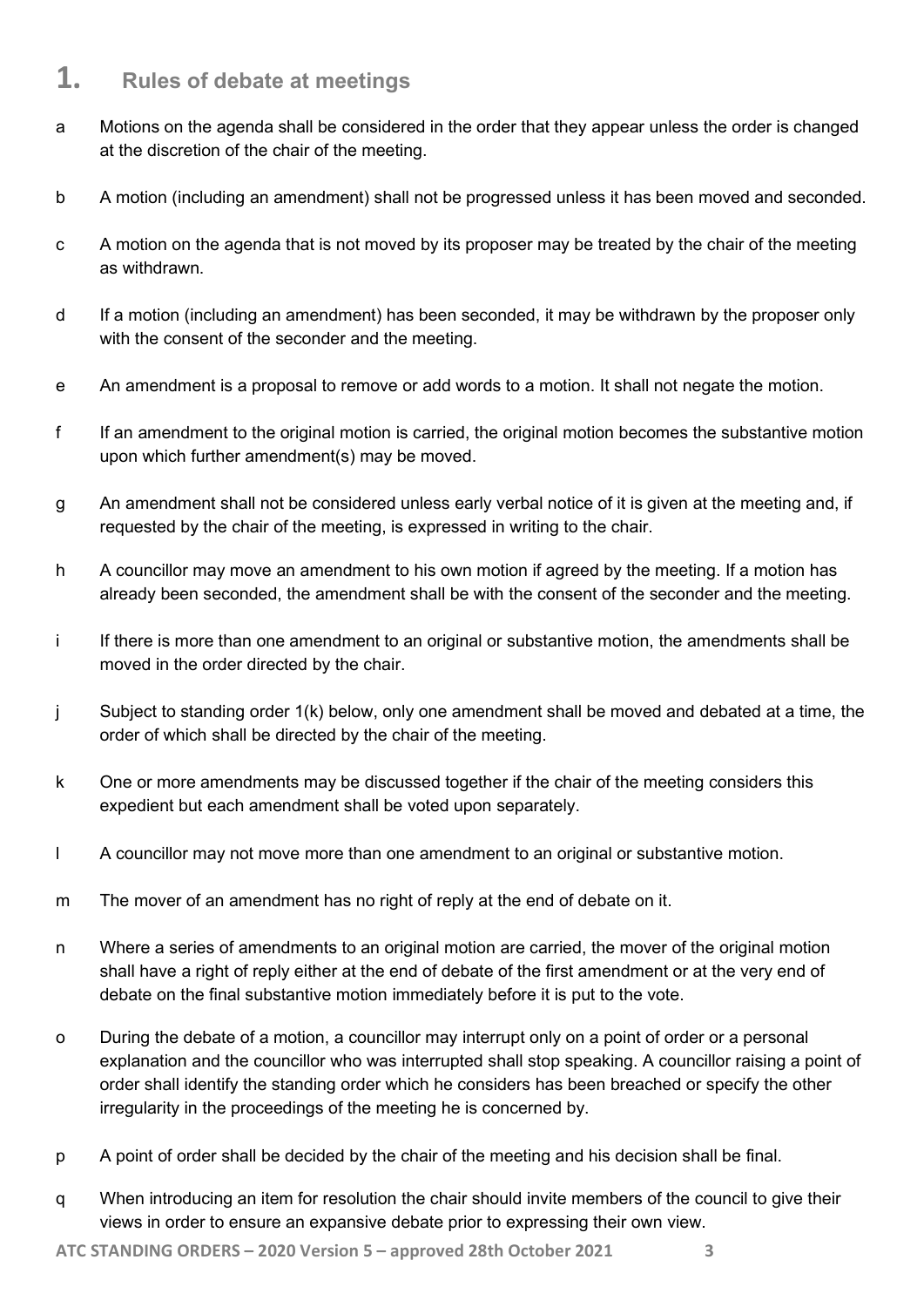- r When a motion is under debate, no other motion shall be moved except:
	- i. to amend the motion;
	- ii. to proceed to the next business;
	- iii. to adjourn the debate;
	- iv. to put the motion to a vote;
	- v. to ask a person to be no longer heard or to leave the meeting;
	- vi. to refer a motion to a committee or sub-committee for consideration;
	- vii. to exclude the public and press;
	- viii. to adjourn the meeting; or
	- ix. to suspend particular standing order(s) excepting those which reflect mandatory statutory requirements.
- t Before an original or substantive motion is put to the vote, the chair of the meeting shall be satisfied that the motion has been sufficiently debated and that the mover of the motion under debate has exercised or waived his right of reply.
- u Excluding motions moved understanding order 1(r) above, the contributions or speeches by a councillor shall relate only to the motion under discussion and shall not exceed 10 minutes without the consent of the chair of the meeting.
- v Where the Council offers the option of "virtual" attendance at meetings, whilst all members can participate in the debate, any councillor attending on-line cannot vote on any motion. Only those physically present in the meeting room/chamber are eligible to vote.

#### 2. Disorderly conduct at meetings

- a No person shall obstruct the transaction of business at a meeting or behave offensively or improperly. If this standing order is ignored, the chair of the meeting shall request such person(s) to moderate or improve their conduct.
- b If person(s) disregard the request of the chair of the meeting to moderate or improve their conduct, any councillor or the chair of the meeting may move that the person be no longer heard or excluded from the meeting. The motion, if seconded, shall be put to the vote without discussion.
- c If a resolution made under standing order  $2(b)$  above is ignored, the chair of the meeting may take further reasonable steps to restore order or to progress the meeting. This may include temporarily suspending or closing the meeting.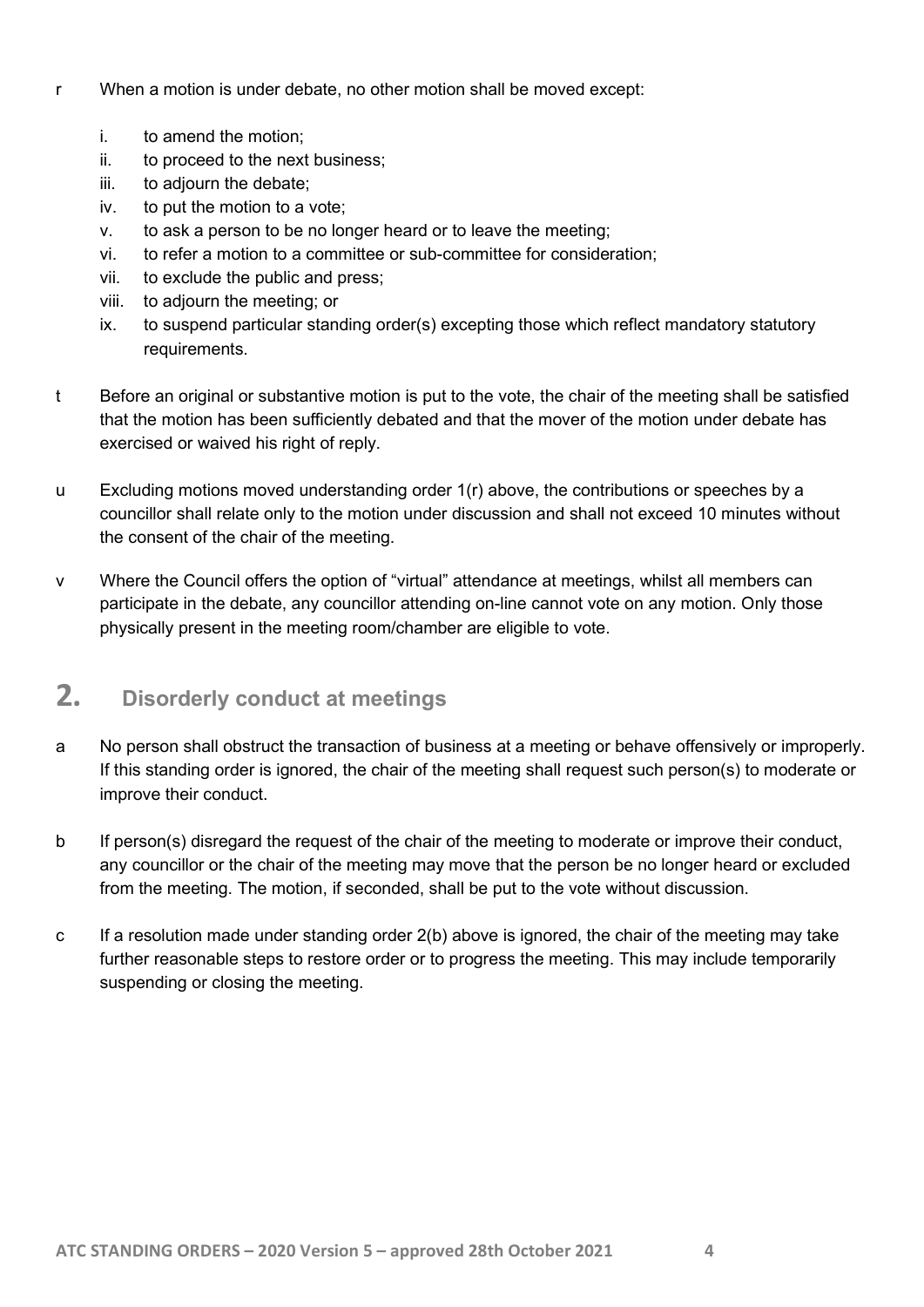#### 3. Meetings generally

 $\blacksquare$ 

 $\mathcal{L}_{\mathcal{A}}$ 

and the

- **Full Council meetings**
- **Committee meetings**
- Sub-committee meetings
- $\blacksquare$ a Meetings shall not take place in premises which at the time of the meeting are used for the supply of alcohol, unless no other premises are available free of charge or at a reasonable cost.
	- b The minimum three clear days for notice of a meeting does not include the day on which notice was issued, the day of the meeting, a Sunday, a day of the Christmas break, a day of the Easter break or of a bank holiday or a day appointed for public thanksgiving or mourning.
	- c The minimum three clear days for notice of a meeting does not include the day on which notice was issued, the day of the meeting, a Sunday, a day of the Christmas break, a day of the Easter break or of a bank holiday or a day appointed for public thanksgiving or mourning
	- d Meetings shall be open to the public unless their presence is prejudicial to the public interest by reason of the confidential nature of the business to be transacted or for other special reasons. The public's exclusion from part or all of a meeting shall be by a resolution which shall give reasons for the public's exclusion.
	- e Members of the public may make representations, answer questions and give evidence at a meeting which they are entitled to attend.
	- f The period of time designated for public participation at a meeting in accordance with standing order 3(e) above shall be up to 20 minutes, with a maximum of 5 minutes per person.
	- g In accordance with standing order 3(e) above, a question shall not require a response at the meeting nor start a debate on the question. The chair of the meeting may direct that a written or oral response be given.
	- h All persons shall be invited by the Chair in turn to speak. Speakers may choose to stand or remain seated whilst making representations.
	- i A person who speaks at a meeting shall direct his comments to the chair of the meeting.
	- j Only one person is permitted to speak at a time. If more than one person wants to speak, the chair of the meeting shall direct the order of speaking.
- a ka
- k Filming, photographing, recording, broadcasting or transmitting the proceedings of any meeting of Council, or a committee or sub-committee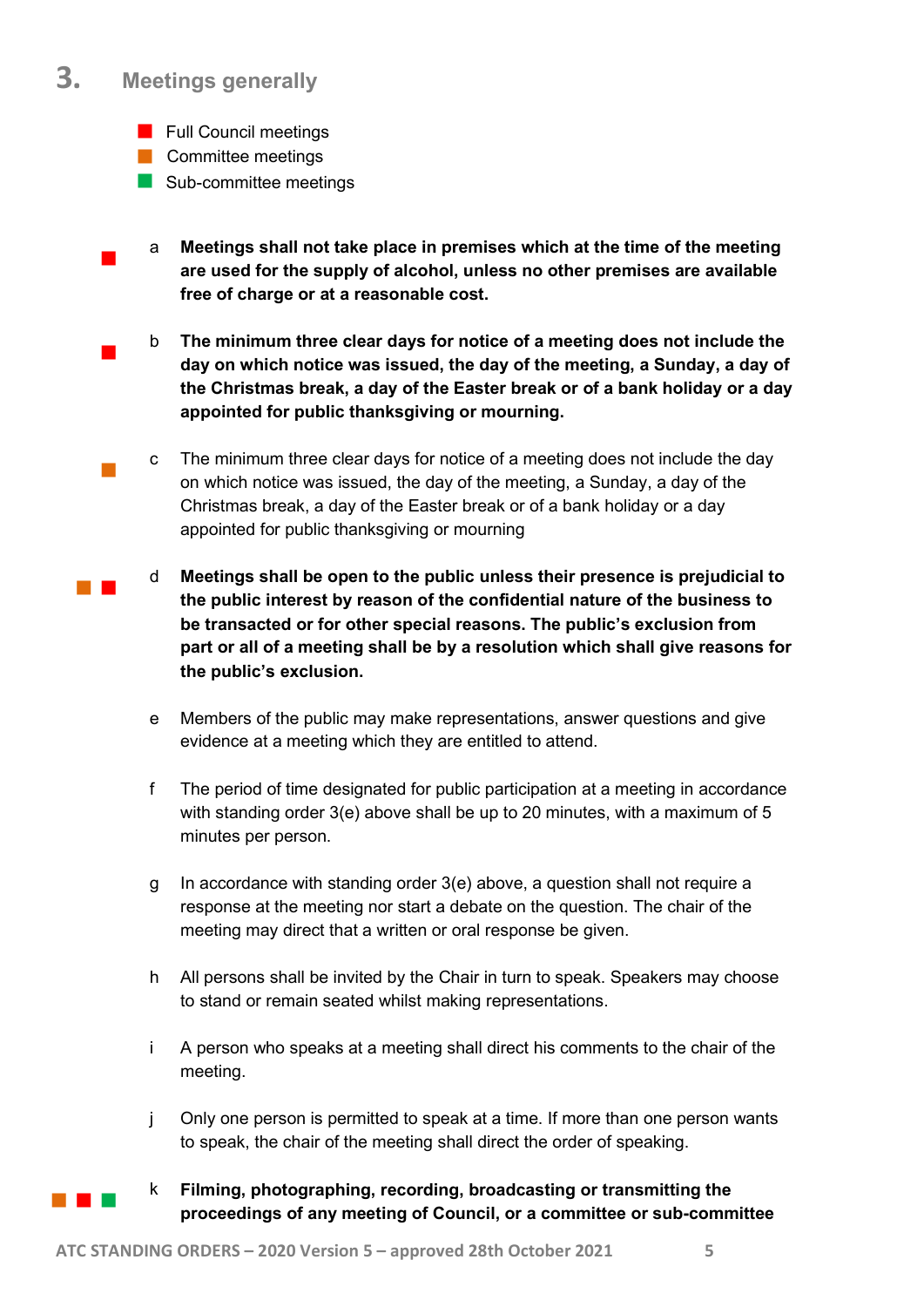should be conducted in accordance with the Council's Protocol for Reporting at Meetings.

**The Co** l Any person wishing to report on the proceedings of a meeting as in paragraph (k) above shall be provided with reasonable facilities for the taking of their report of all or part of a meeting at which they are entitled to be present.

> m Subject to standing orders which indicate otherwise, anything authorised or required to be done by, to or before the Chair of the Council may in his absence be done by, to or before the Vice-Chair of the Council (if any).

- n The Chair, if present, shall preside at a meeting. If the Chair is absent from a meeting, the Vice-Chair, if present, shall preside. If both the Chair and the Vice-Chair are absent from a meeting, a councillor as chosen by the councillors present at the meeting shall preside at the meeting.
- o Subject to a meeting being quorate, all questions at a meeting shall be decided by a majority of the councillors or councillors with voting rights present and voting.
- p The chair of a meeting may give an original vote on any matter put to the vote, and in the case of an equality of votes may exercise his casting vote whether or not he gave an original vote. See standing orders 5(i) and (j) below for the different rules that apply in the election of the Chair of the Council at the annual meeting of the council.
- q Unless standing orders provide otherwise, voting on a question shall be by a show of hands. At the request of a councillor, the voting on any question shall be recorded so as to show whether each councillor present and voting gave his vote for or against that question. Such a request shall be made before moving on to the next item of business on the agenda.
- r The minutes of a meeting shall include an accurate record of the following:
	- i. the time and place of the meeting;
	- ii. the names of councillors present and absent;
	- iii. interests that have been declared by councillors and non-councillors with voting rights;
	- iv. whether a councillor or non-councillor with voting rights left the meeting when matters that they held interests in were being considered;
	- v. if there was a public participation session; and
	- vi. the resolutions made.

 $\blacksquare$ 

**The Contract** 

an an Ind

**TELESCO** 

a kacamatan

A councillor or a non-councillor with voting rights who has a disclosable pecuniary interest or another interest as set out in the council's code of conduct in a matter being considered at a meeting is subject to statutory limitations or restrictions under the code on his right to participate and vote on that matter.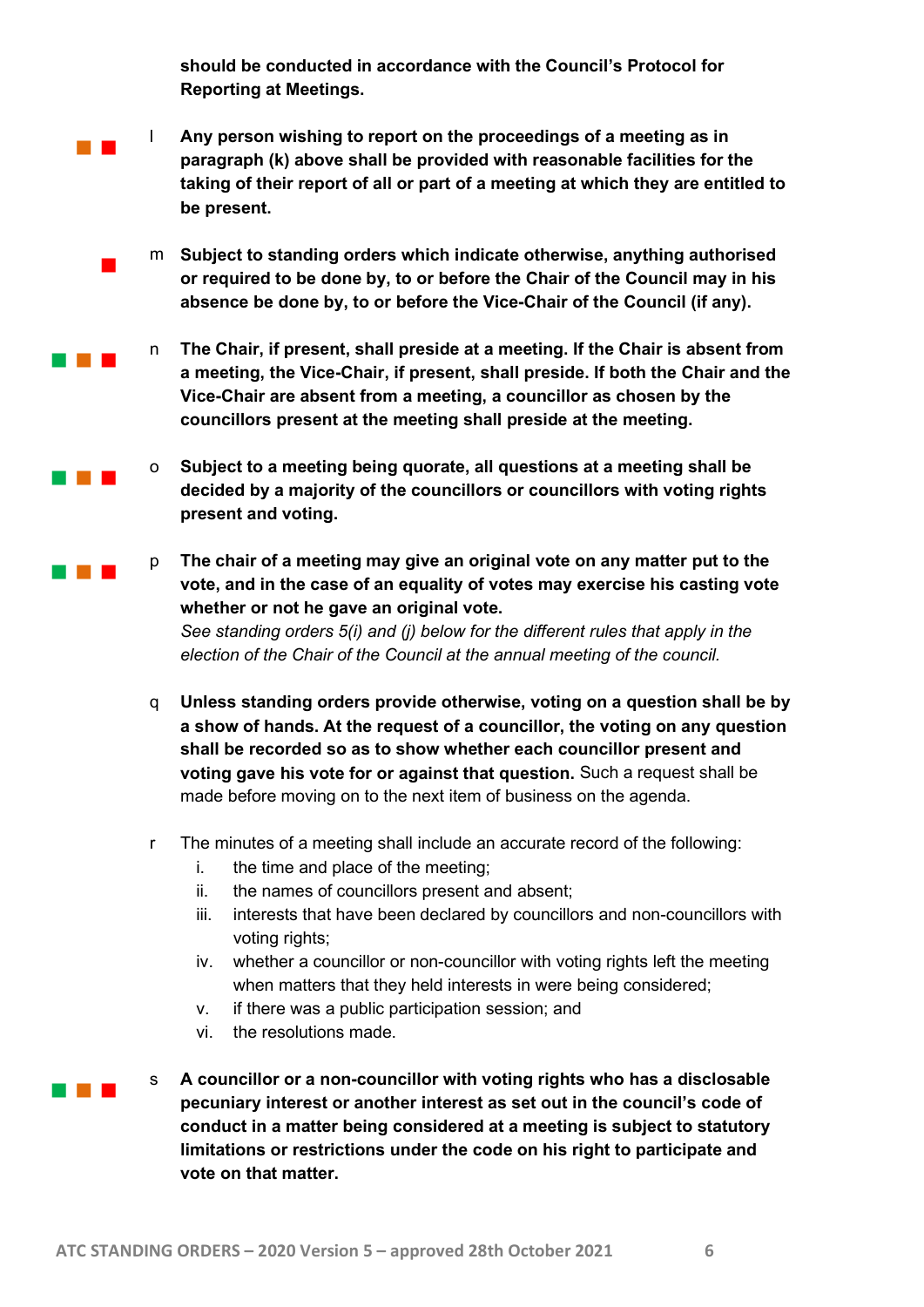t No business may be transacted at a meeting unless at least one-third of the whole number of members of the council are present and in no case shall the quorum of a meeting be less than three.

See standing order 4d(viii) below for the quorum of a committee or subcommittee meeting.

**The Co** 

 $\blacksquare$ 

- u If a meeting is or becomes inquorate no business shall be transacted and the meeting shall be closed. The business on the agenda for the meeting shall be adjourned to another meeting.
	- v A meeting shall not exceed a period of 2 hours and 30 minutes, although it is expected that meetings shall be concluded within a 2-hour period.

#### 4. Committees and sub-committees

- a Unless the council determines otherwise, a committee may appoint a sub-committee whose terms of reference and members shall be determined by the committee.
- b The members of a committee may include non-councillors unless it is a committee which regulates and controls the finances of the council.
- c Unless the council determines otherwise, all the members of an advisory committee and a sub-committee of the advisory committee may be non-councillors.
- d The council may appoint standing committees or other committees as may be necessary, and:
	- i. shall determine their terms of reference;
	- ii. shall determine the number and time of the ordinary meetings of a standing committee up until the date of the next annual meeting of full council;
	- iii. shall permit a committee, other than in respect of the ordinary meetings of a committee, to determine the number and time of its meetings;
	- iv. shall, subject to standing orders 4(b) and (c) above, appoint and determine the terms of office of members of such a committee;
	- v. may, subject to standing orders 4(b) and (c) above, appoint and determine the terms of office of the substitute members to a committee whose role is to replace the ordinary members at a meeting of a committee if the ordinary members of the committee confirm to the Proper Officer 5 days before the meeting that they are unable to attend;
	- vi. shall, after it has appointed the members of a standing committee, appoint the chair of the standing committee;
	- vii. shall permit a committee or subcommittee other than a standing committee, to appoint its own chair at the first meeting of the committee or subcommittee;
	- viii. shall determine the place, notice requirements and quorum for a meeting of a committee and a sub-committee which shall be no less than three;
	- ix. shall determine if the public and press are permitted to attend the meetings of a sub-committee and also the advance public notice requirements, if any, required for the meetings of a subcommittee;
	- x. may dissolve a committee.
- e With the exception of the Policy and Resources Committee, unless the Council advises otherwise,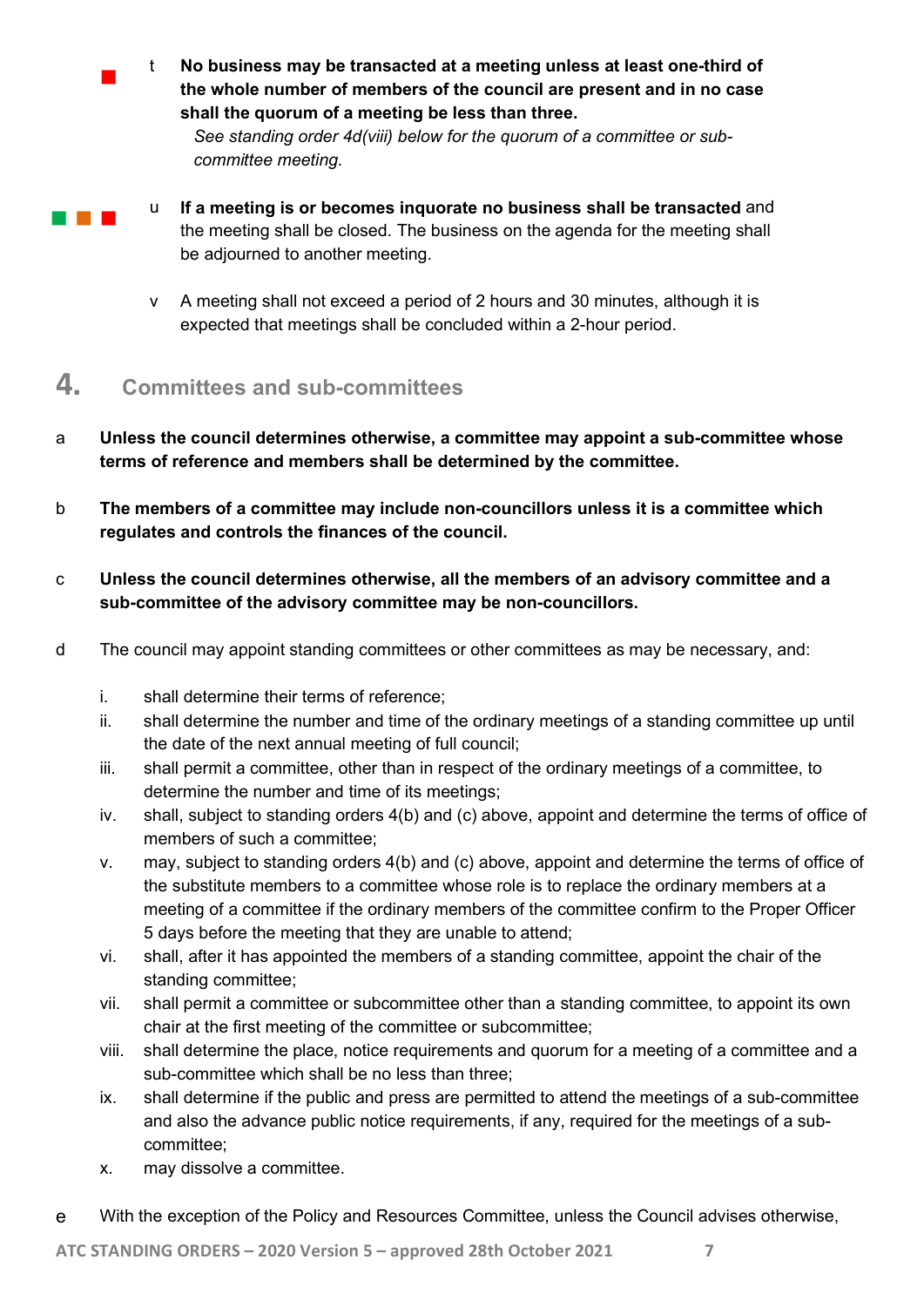any Chair of a standing committee may only hold the office of Chair of that Committee for a maximum of four consecutive years.

### 5. Ordinary council meetings

- a In an election year, the annual meeting of the council shall be held on or within 14 days following the day on which the new councillors elected take office.
- b In a year which is not an election year, the annual meeting of a council shall be held on such day in May as the council may direct.
- c If no other time is fixed, the annual meeting of the council shall take place at 6pm.
- d In addition to the annual meeting of the council, at least three other ordinary meetings shall be held in each year on such dates and times as the council directs.
- e The first business conducted at the annual meeting of the council shall be the election of the Chair and Vice-Chair of the Council.
- f The Chair of the Council, unless he has resigned or becomes disqualified, shall continue in office and preside at the annual meeting until his successor is elected at the next annual meeting of the council.
- g The Vice-Chair of the Council, if any, unless he resigns or becomes disqualified, shall hold office until immediately after the election of the Chair of the Council at the next annual meeting of the council.
- h In an election year, if the current Chair of the Council has not been re-elected as a member of the council, he shall preside at the meeting until a successor Chair of the Council has been elected. The current Chair of the Council shall not have an original vote in respect of the election of the new Chair of the Council but must give a casting vote in the case of an equality of votes.
- i In an election year, if the current Chair of the Council has been re-elected as a member of the council, he shall preside at the meeting until a new Chair of the Council has been elected. He may exercise an original vote in respect of the election of the new Chair of the Council and must give a casting vote in the case of an equality of votes.
- j Following the election of the Chair of the Council at the annual meeting of the council, the business of the annual meeting may include:
	- i. In an election year, delivery by the Chair of the Council and councillors of their acceptance of office forms unless the council resolves for this to be done at a later date. In a year which is not an election year, delivery by the Chair of the Council of his acceptance of office form unless the council resolves for this to be done at a later date;
	- ii. To elect a Deputy Town Mayor who shall be Vice Chair.
	- iii. To elect a Leader.
	- iv. To elect a Deputy Leader.
	- v. To appoint members to serve on the Standing Committees and the Chair and Vice-Chair of those Committees respectively.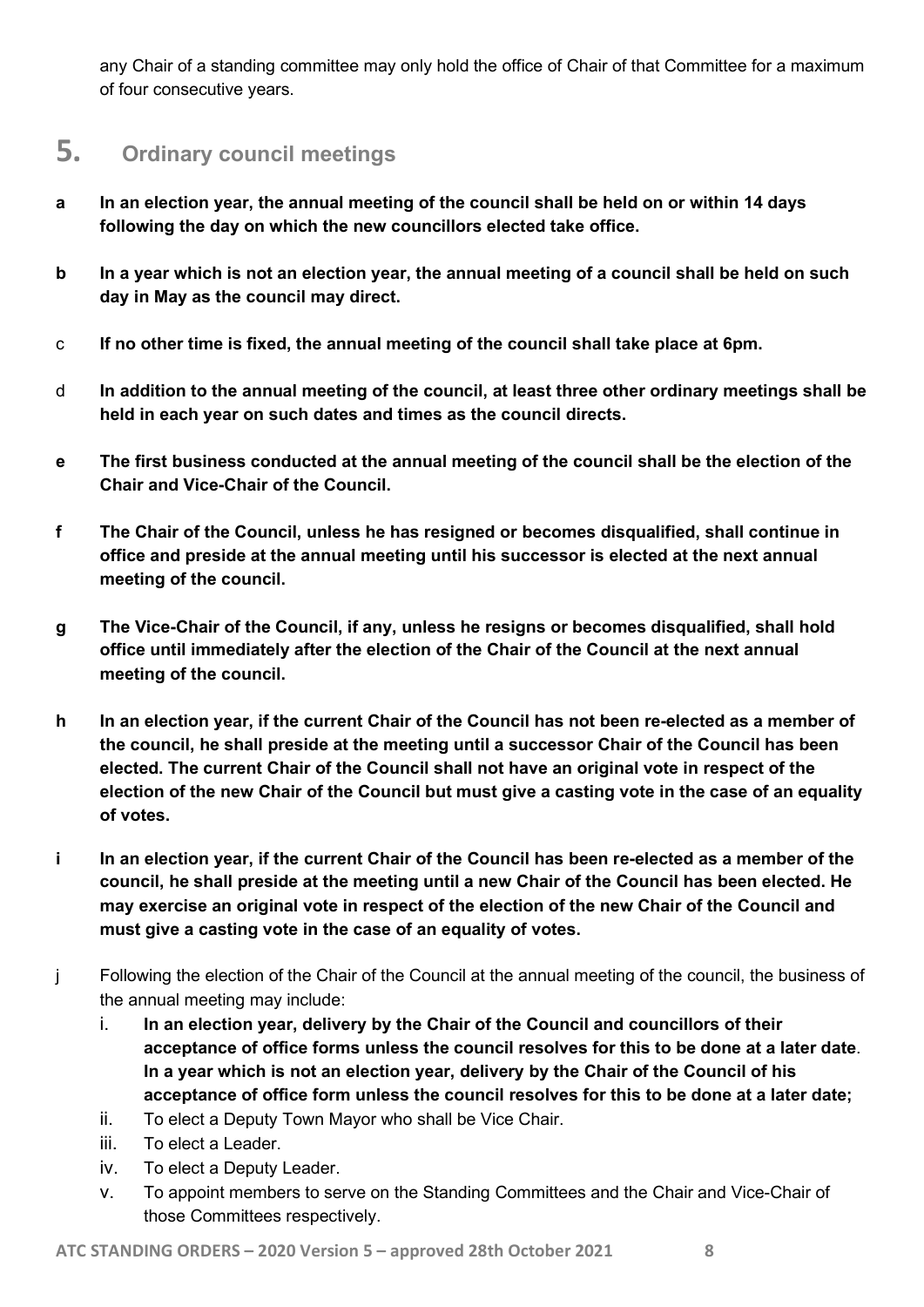- vi. To appoint members to serve on the Staffing Sub Committee and the Chair and Vice Chair of that Sub Committee.
- vii. To appoint members to serve on working parties and the chairs of working parties as required.
- viii. To appoint representatives to outside bodies.
- ix. Confirmation of the accuracy of the minutes of the last meeting of the council;
- x. Receipt of the minutes of the last meeting of a committee;
- xi. Consideration of the recommendations made by a committee;
- xii. Review of delegation arrangements to committees, sub-committees, staff and other local authorities;
- xiii. Appointment of any new committees in accordance with standing order 4 above;
- xiv. Review of arrangements, including any charters and agency agreements, with other local authorities and review of contributions made to expenditure incurred by other local authorities;
- xv. In an election year, to make arrangements with a view to the council re-confirming its eligibility to exercise the general power of competence;
- k. The business of ordinary meetings of the Council, should include on no less than an annual basis:
	- i. Determining the time and place of ordinary meetings of the full council up to and including the next annual meeting of full council.
	- ii. Confirmation of arrangements for insurance cover in respect of all insured risks;
	- iii. Review of inventory of land and assets including buildings and office equipment;
	- iv. Review and adoption of appropriate standing orders and financial regulations;
	- v. Review of the terms of reference for committees;
	- vi. Receipt of the minutes of the last meeting of a committee;
	- vii. Review and adoption of the Council's Financial Accounts;
	- viii. Review and adoption of the Council's Financial Risk Assessment
	- ix. Review and adoption of the Council's Non-Financial Risk Assessment
	- x. Review and adoption of Internal and External Auditors Reports

#### 6. Extraordinary meetings of the council and committees and subcommittees

#### a The Chair of the Council may convene an extraordinary meeting of the council at any time.

- b If the Chair of the Council does not or refuses to call an extraordinary meeting of the council within seven days of having been requested in writing to do so by two councillors, any two councillors may convene an extraordinary meeting of the council. The public notice giving the time, place and agenda for such a meeting must be signed by the two councillors.
- c The chair of a committee or a sub-committee may convene an extraordinary meeting of the committee or the sub-committee at any time.
- d If the chair of a committee or a sub-committee does not or refuses to call an extraordinary meeting within 3 days of having been requested by to do so by 2 members of the committee or the subcommittee any 2 members of the committee and the sub-committee may convene an extraordinary meeting of a committee and a sub-committee.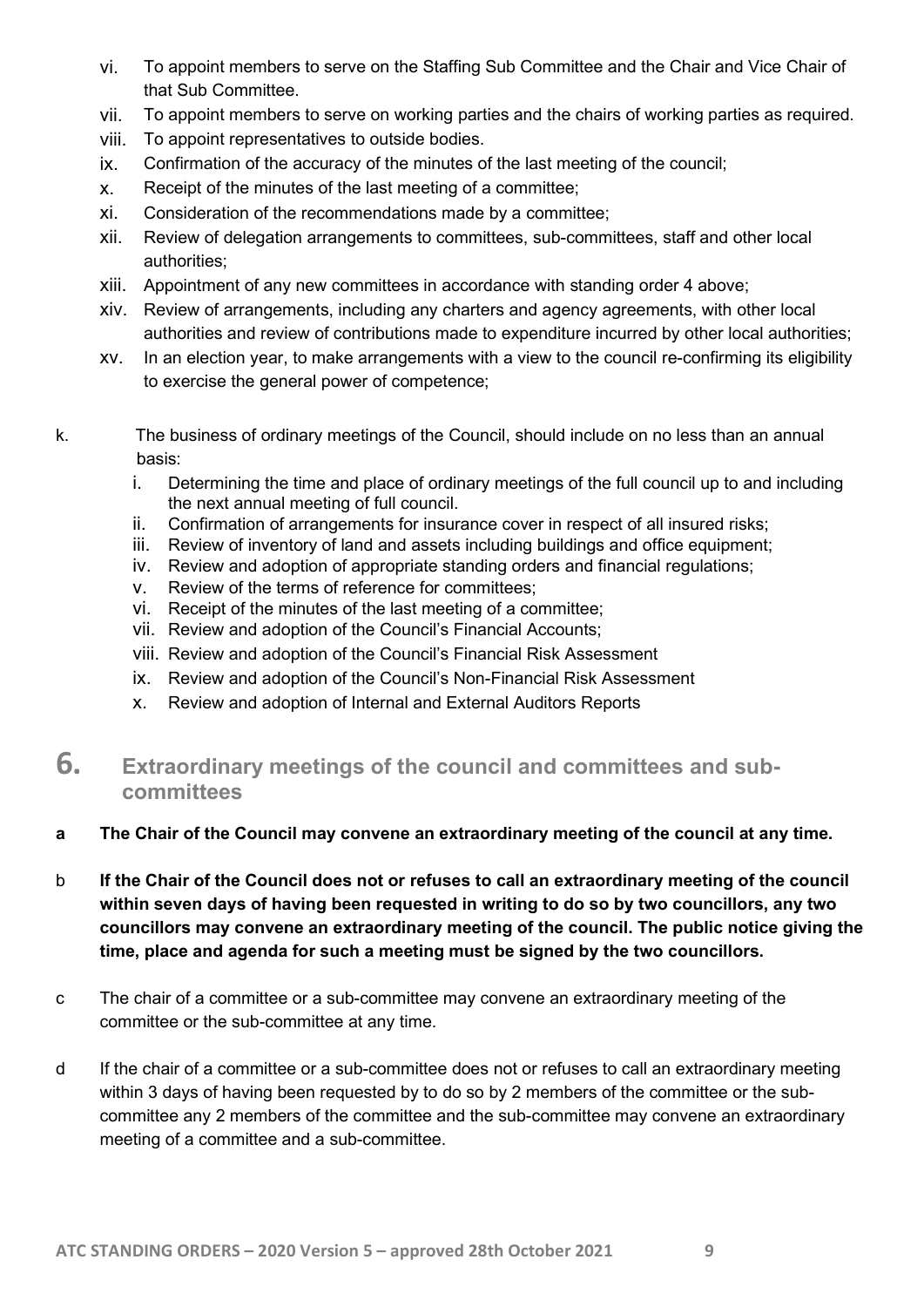### 7. Previous resolutions

a A resolution shall not be reversed within six months except either by a special motion, which requires written notice by at least 7 councillors to be given to the Proper Officer in accordance with standing order 9 below, or by a motion moved in pursuance of the recommendation of a committee or a subcommittee. When a motion moved pursuant to standing order 7(a) above has been disposed of, no similar motion may be moved within a further six months.

#### 8. Voting on appointments

- a Where more than two persons have been nominated for a position to be filled by the council and none of those persons has received an absolute majority of votes in their favour, the name of the person having the least number of votes shall be struck off the list and a fresh vote taken. This process shall continue until a majority of votes is given in favour of one person. A tie in votes may be settled by the casting vote exercisable by the chair of the meeting.
- 9. Motions for a meeting that require written notice to be given to the Proper Officer
- a A motion shall relate to the responsibilities of the meeting which it is tabled for and in any event shall relate to the performance of the council's statutory functions, powers and obligations or an issue which specifically affects the council's area or its residents.
- b No motion may be moved at a meeting unless it is on the agenda and the mover has given written notice of its wording to the Proper Officer at least 3 clear days before the meeting. Clear days do not include the day of the notice or the day of the meeting.
- c Notwithstanding item 9(b) above members are encouraged to engage at the earliest possible opportunity with the Chair and Vice Chair of the Council or respective Committee to discuss the inclusion of a motion in order that sufficient time is given for officers and/or Members to research and prepare the relevant reports to accompany it on the agenda.
- d The Proper Officer may, before including a motion on the agenda received in accordance with standing order 9(b) above, correct obvious grammatical or typographical errors in the wording of the motion.
- e If the Proper Officer considers the wording of a motion received in accordance with standing order 9(b) above is not clear in meaning, the motion shall be rejected until the mover of the motion resubmits it in writing to the Proper Officer so that it can be understood at least 3 clear days before the meeting.
- f If the wording or subject of a proposed motion is considered improper, the Proper Officer shall consult with the chair of the forthcoming meeting or, as the case may be, the councillors who have convened the meeting, to consider whether the motion shall be included in the agenda or rejected.
- g Subject to standing order 9(e) above, the decision of the Proper Officer as to whether or not to include the motion on the agenda shall be final.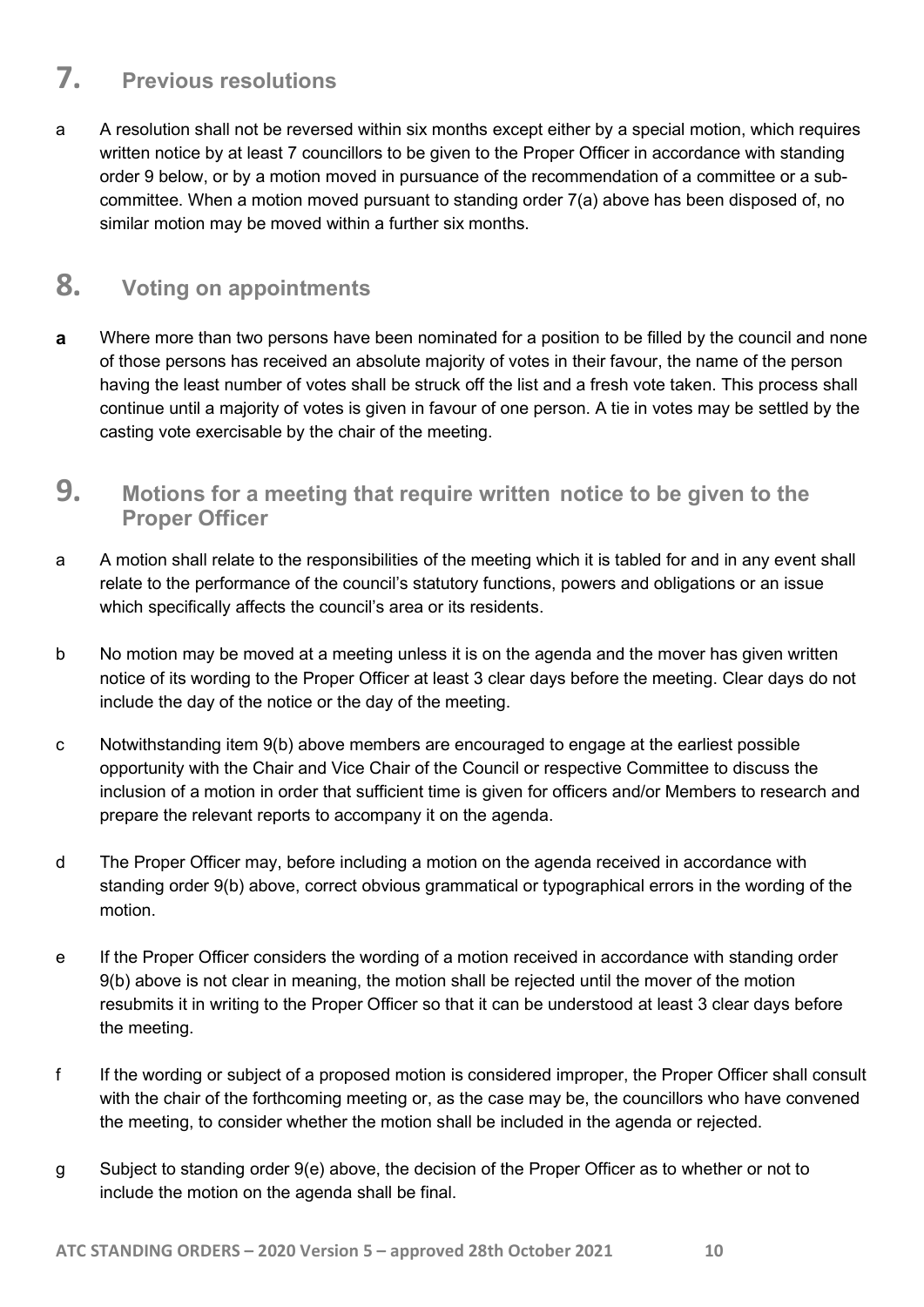h Motions rejected shall be recorded in a book for that purpose with an explanation by the Proper Officer for their rejection.

#### 10. Motions at a meeting that do not require written notice

- a The following motions may be moved at a meeting without written notice to the Proper Officer;
	- i. to correct an inaccuracy in the draft minutes of a meeting;
	- ii. to move to a vote;
	- iii. to defer consideration of a motion;
	- iv. to refer a motion to a particular committee or sub-committee;
	- v. to appoint a person to preside at a meeting;
	- vi. to change the order of business on the agenda;
	- vii. to proceed to the next business on the agenda;
	- viii. to require a written report;
	- ix. to appoint a committee or sub-committee and their members;
	- x. to extend the time limits for speaking;
	- xi. to exclude the press and public from a meeting in respect of confidential or sensitive information which is prejudicial to the public interest;
	- xii. to not hear further from a councillor or a member of the public;
	- xiii. to exclude a councillor or member of the public for disorderly conduct;
	- xiv. to temporarily suspend the meeting;
	- xv. to suspend a particular standing order (unless it reflects mandatory statutory requirements);
	- xvi. to adjourn the meeting; or
	- xvii. to close a meeting.

## 11. Handling confidential or sensitive information

- a The agenda, papers that support the agenda and the minutes of a meeting shall not disclose or otherwise undermine confidential or sensitive information which for special reasons would not be in the public interest.
- b Councillors and staff shall not disclose confidential or sensitive information which for special reasons would not be in the public interest.

#### 12. Draft minutes

- a If the draft minutes of a preceding meeting have been served on councillors with the agenda to attend the meeting at which they are due to be approved for accuracy, they shall be taken as read.
- b There shall be no discussion about the draft minutes of a preceding meeting except in relation to their accuracy. A motion to correct an inaccuracy in the draft minutes shall be moved in accordance with standing order 10(a)(i) above.
- c The accuracy of draft minutes, including any amendment(s) made to them, shall be confirmed by resolution and shall be signed by the chair of the meeting and stand as an accurate record of the meeting to which the minutes relate.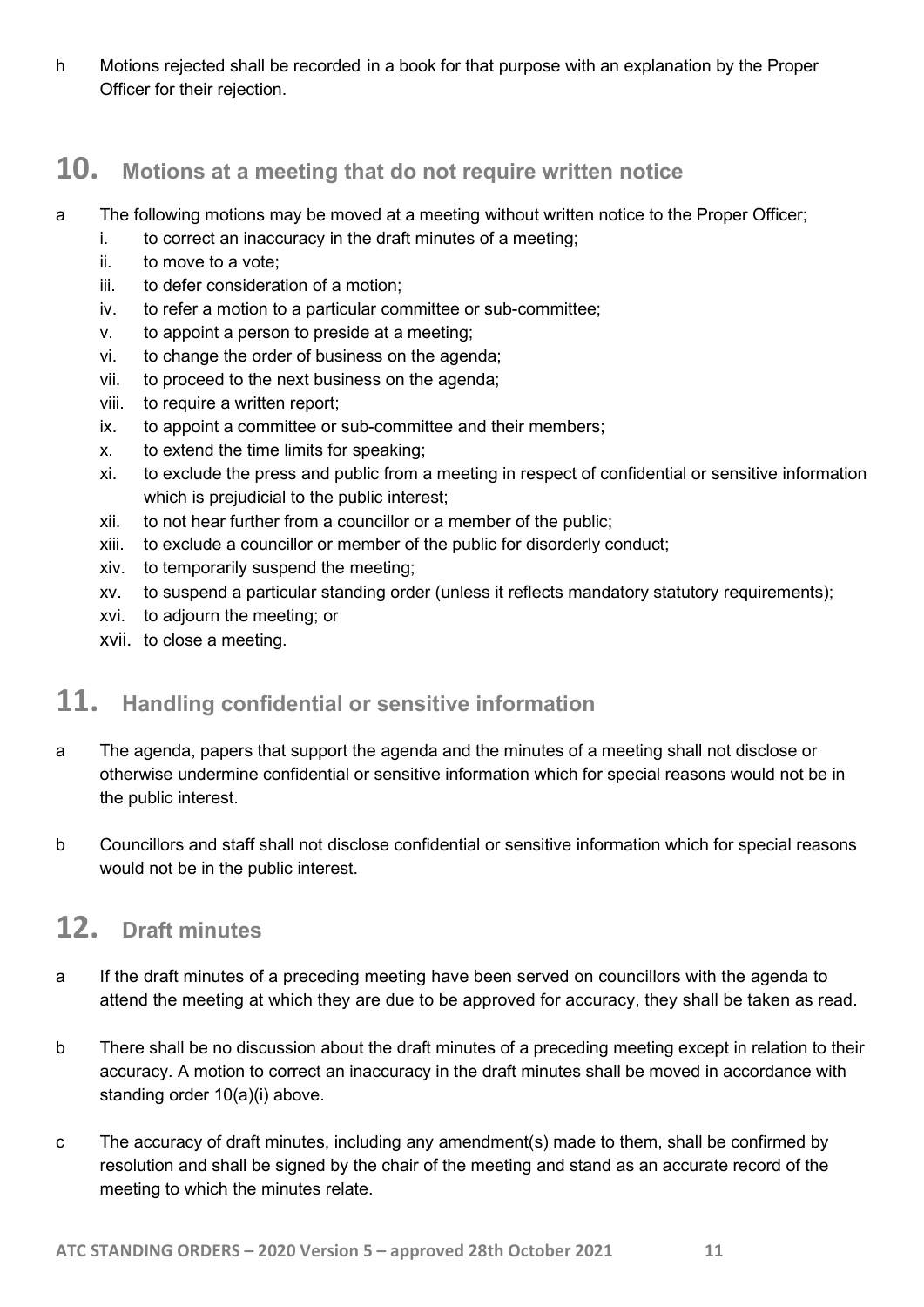d If the chair of the meeting does not consider the minutes to be an accurate record of the meeting to which they relate, he shall sign the minutes and include a paragraph in the following terms or to the same effect:

"The chair of this meeting does not believe that the minutes of the meeting of the ( ) held on [date] in respect of ( ) were a correct record but his view was not upheld by the meeting and the minutes are confirmed as an accurate record of the proceedings."

e Upon a resolution which confirms the accuracy of the minutes of a meeting, the draft minutes or recordings of the meeting for which approved minutes exist shall be destroyed.

## 13. Code of conduct and dispensations

See also standing order 3(t) above.

- a All councillors and non-councillors with voting rights shall observe the code of conduct adopted by the council.
- b Unless he has been granted a dispensation, a councillor or non-councillor with voting rights shall withdraw from a meeting when it is considering a matter in which he has a disclosable pecuniary interest. He may return to the meeting after it has considered the matter in which he had the interest.
- c Unless he has been granted a dispensation, a councillor or non-councillor with voting rights shall withdraw from a meeting when it is considering a matter in which he has another interest if so required by the council's code of conduct. He may return to the meeting after it has considered the matter in which he had the interest.
- d Dispensation requests shall be in writing and submitted to the Proper Officer as soon as possible before the meeting, or failing that, at the start of the meeting for which the dispensation is required.
- e A decision as to whether to grant a dispensation shall be made by the Proper Officer OR by a meeting of the council, or committee or sub-committee for which the dispensation is required and that decision is final.
- f A dispensation request shall confirm:
	- i. the description and the nature of the disclosable pecuniary interest or other interest to which the request for the dispensation relates;
	- ii. whether the dispensation is required to participate at a meeting in a discussion only or a discussion and a vote;
	- iii. the date of the meeting or the period (not exceeding four years) for which the dispensation is sought; and
	- iv. an explanation as to why the dispensation is sought.
- g Subject to standing orders 13(d) and (f) above, dispensations requests shall be considered by the Proper Officer before the meeting or, if this is not possible, at the start of the meeting for which the dispensation is required.
- h A dispensation may be granted in accordance with standing order 13(e) above if having regard to all relevant circumstances the following applies: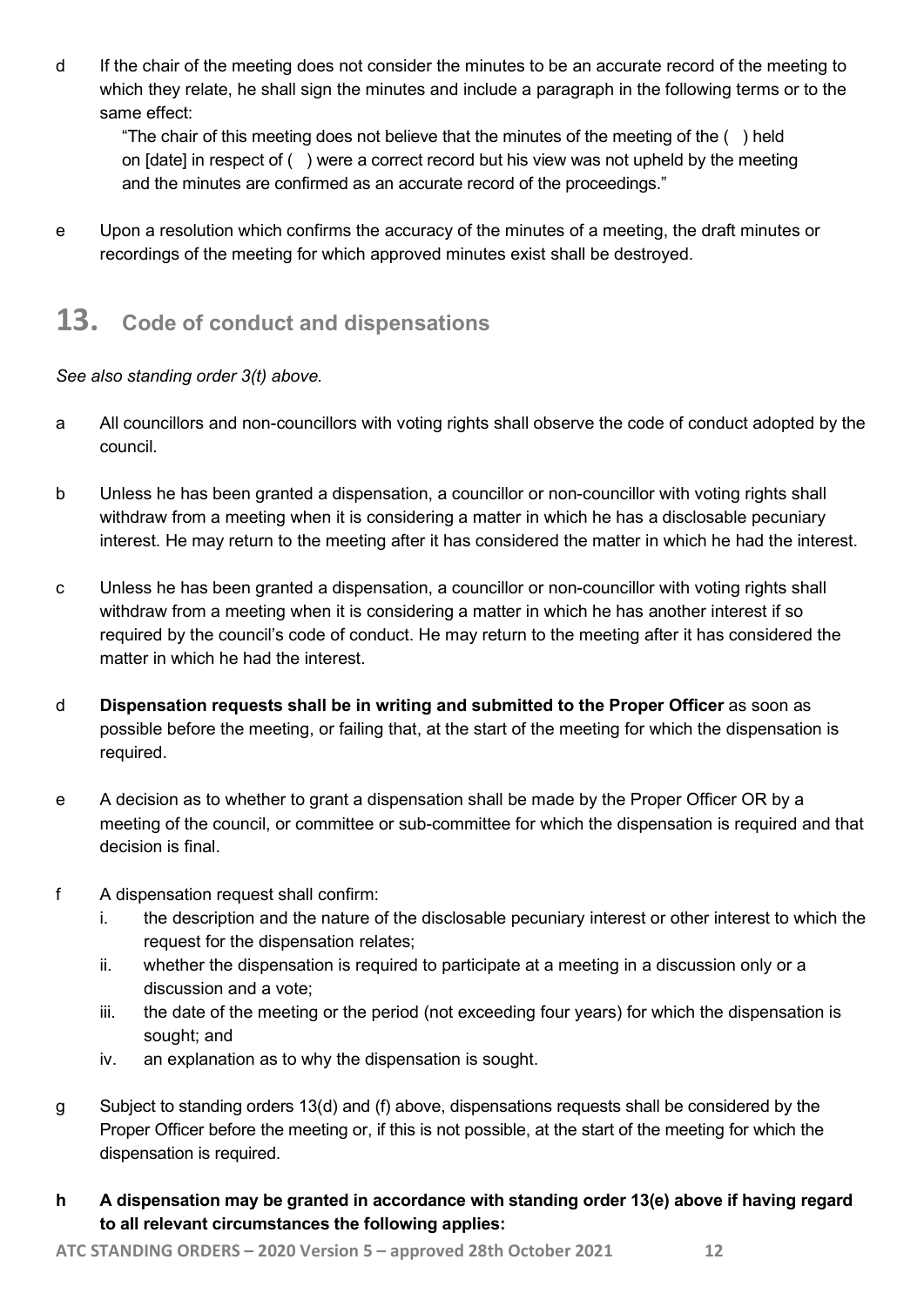- i. without the dispensation the number of persons prohibited from participating in the particular business would be so great a proportion of the meeting transacting the business as to impede the transaction of the business or
- ii. granting the dispensation is in the interests of persons living in the council's area or
- iii. it is otherwise appropriate to grant a dispensation.

### 14. Code of conduct complaints

- a Upon notification by the District Council that it is dealing with a complaint that a councillor or noncouncillor with voting rights has breached the council's code of conduct, the Proper Officer shall, subject to standing order 11 above, report this to the council.
- b Where the notification in standing order 14(a) above relates to a complaint made by the Proper Officer, the Proper Officer shall notify the Chair of Council of this fact, and the Chair shall nominate another staff member to assume the duties of the Proper Officer in relation to the complaint until it has been determined and the council has agreed what action, if any, to take in accordance with standing order 14(d) below.
- c The council may:
	- i. provide information or evidence where such disclosure is necessary to progress an investigation of the complaint or is required by law;
	- ii. seek information relevant to the complaint from the person or body with statutory responsibility for investigation of the matter;
- d Upon notification by the District Council that a councillor or non-councillor with voting rights has breached the council's code of conduct, the council shall consider what, if any, action to take against him. Such action excludes disqualification or suspension from office.

## 15. Proper Officer

- a The Proper Officer shall be either (i) the clerk or (ii) other staff member(s) nominated by the council to undertake the work of the Proper Officer when the Proper Officer is absent.
- b The Proper Officer shall:
	- i. at least three clear days before a meeting of the council, a committee and a sub-committee serve on councillors, by delivery or post at their residences, a signed summons confirming the time, place and the agenda. OR

at least three clear days before a meeting of the council, a committee and a sub-committee serve on councillors a summons, by email, confirming the time, place and the agenda provided any such email contains the electronic signature and title of the Proper Officer See standing order 3(b) above for the meaning of clear days for a meeting of a full council and standing order 3 (c) above for a meeting of a committee.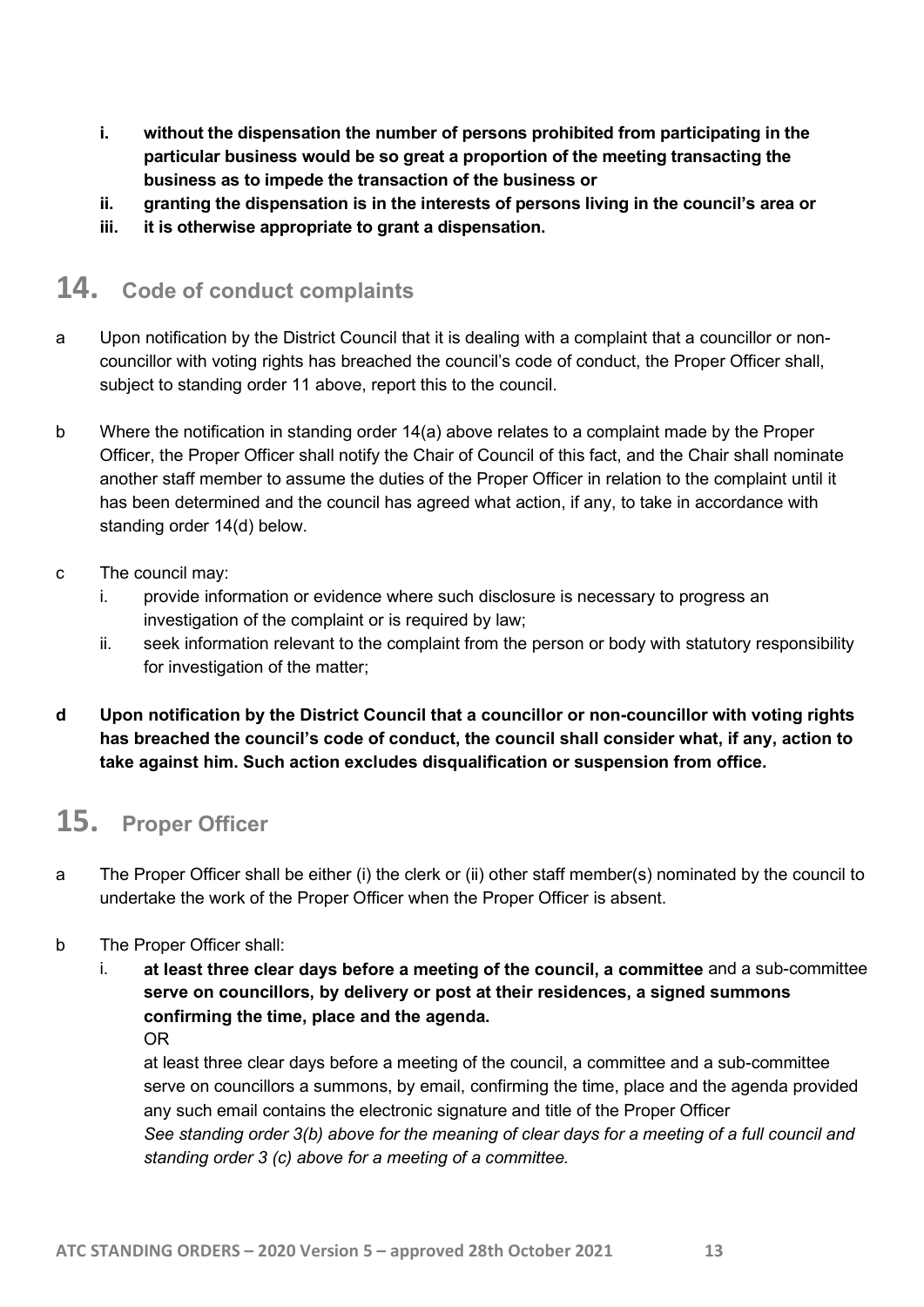ii. give public notice of the time, place and agenda at least three clear days before a meeting of the council or a meeting of a committee or a sub-committee (provided that the public notice with agenda of an extraordinary meeting of the council convened by councillors is signed by them);

See standing order 3(b) above for the meaning of clear days for a meeting of a full council and standing order 3(c) above for a meeting of a committee.

- iii. subject to standing order 9 above, include on the agenda all motions in the order received unless a councillor has given written notice at least 5 days before the meeting confirming his withdrawal of it;
- iv. convene a meeting of full council for the election of a new Chair of the Council, occasioned by a casual vacancy in his office;
- v. facilitate inspection of the minute book by local government electors;
- vi. receive and retain copies of byelaws made by other local authorities;
- vii. retain acceptance of office forms from councillors;
- viii. retain a copy of every councillor's register of interests;
- ix. assist with responding to requests made under the Freedom of Information Act 2000 and the General Data Protection Regulations 2018, in accordance with and subject to the council's policies and procedures relating to the same;
- x. receive and send general correspondence and notices on behalf of the council except where there is a resolution to the contrary;
- xi. manage the organisation, storage of, access to and destruction of information held by the council in paper and electronic form;
- xii. arrange for legal deeds to be executed; See also standing order 22 below.
- xiii. arrange or manage the prompt authorisation, approval, and instruction regarding any payments to be made by the council in accordance with the council's financial regulations;
- xiv. record every planning application notified to the council and the council's response to the local planning authority in a book for such purpose;
- xv. refer a planning application received by the council to the Chair or in his absence Vice-Chair of the Planning and Transportation Committee within two working days of receipt to facilitate an extraordinary meeting if the nature of a planning application requires consideration before the next ordinary meeting of the Planning and Transportation Committee;
- xvi. manage access to information about the council via the publication scheme; and
- xvii. retain custody of the seal of the council. See also standing order 22 below

### 16. Responsible Financial Officer

a The council shall appoint appropriate staff member(s) to undertake the work of the Responsible Financial Officer when the Responsible Financial Officer is absent.

# 17. Accounts and accounting statements

- a "Proper practices" in standing orders refer to the most recent version of Governance and Accountability for Local Councils – a Practitioners' Guide (England)
- b All payments by the council shall be authorised, approved and paid in accordance with the law,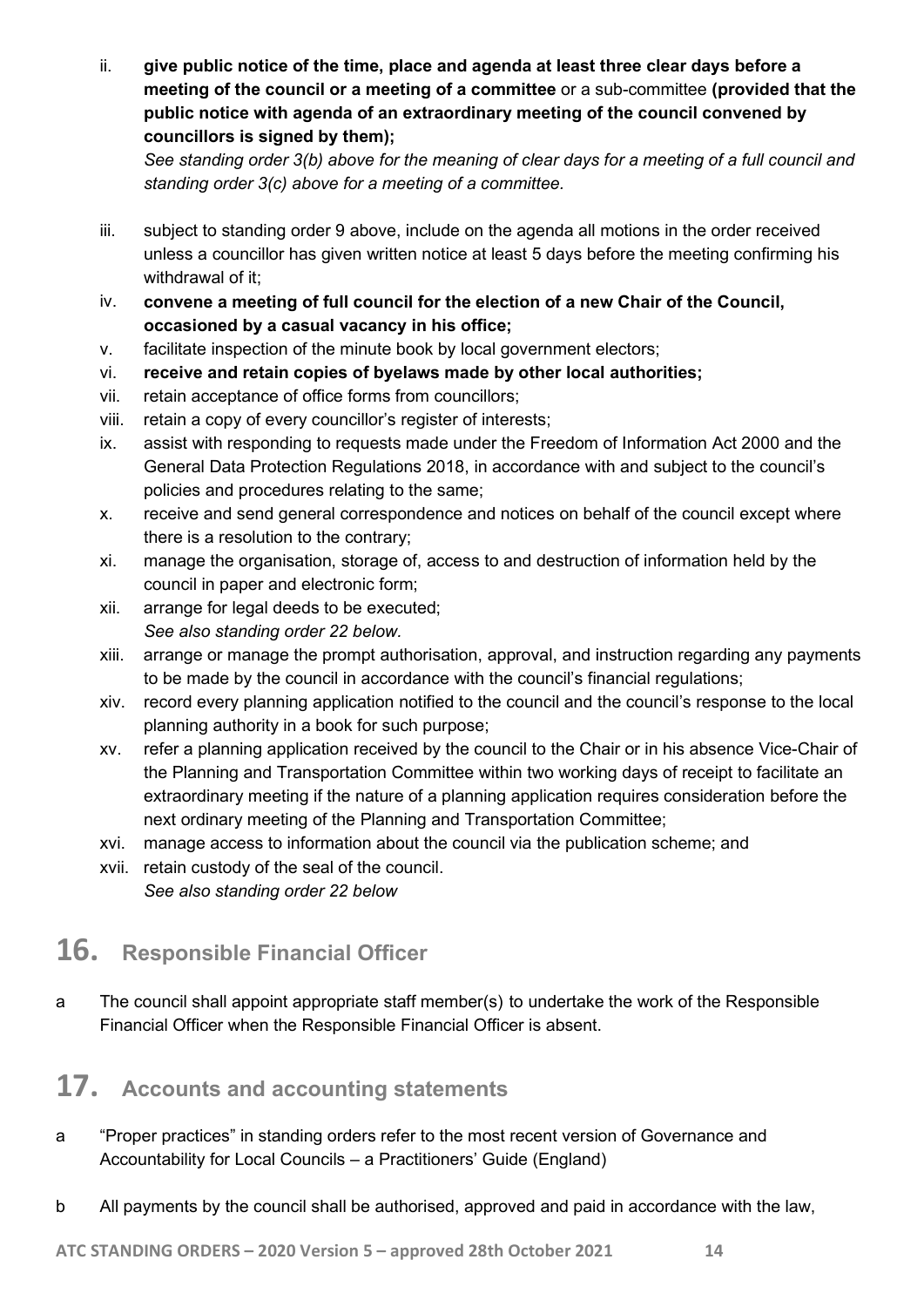proper practices and the council's financial regulations.

- c The Responsible Financial Officer shall supply to each councillor as soon as practicable after 30 June, 30 September and 31 December in each year a statement to summarise:
	- i. the council's receipts and payments for each quarter;
	- ii. the council's aggregate receipts and payments for the year to date;
	- iii. the balances held at the end of the quarter being reported

and which includes a comparison with the budget for the financial year and highlights any actual or potential overspends.

- d As soon as possible after the financial year end at 31 March, the Responsible Financial Officer shall provide:
	- i. each councillor with a statement summarising the council's receipts and payments for the last quarter and the year to date for information; and
	- ii. to the full council the accounting statements for the year in the form of Section 1 of the annual return, as required by proper practices, for consideration and approval.
- e The year end accounting statements shall be prepared in accordance with proper practices and applying the form of accounts determined by the council (receipts and payments, or income and expenditure) for a year to 31 March. A completed draft annual return shall be presented to each councillor before the end of the following month of May. The annual return of the council, which is subject to external audit, including the annual governance statement, shall be presented to council for consideration and formal approval before 30 June.

### 18. Financial controls and procurement

- a The council shall consider and approve financial regulations drawn up by the Responsible Financial Officer, which shall include detailed arrangements in respect of the following:
	- i. the keeping of accounting records and systems of internal controls;
	- ii. the assessment and management of financial risks faced by the council;
	- iii. the work of the independent internal auditor in accordance with proper practices and the receipt of regular reports from the internal auditor, which shall be required at least annually;
	- iv. the inspection and copying by councillors and local electors of the council's accounts and/or orders of payments; and
	- v. procurement policies (subject to standing order 18(c) below) including the setting of values for different procedures where a contract has an estimated value of less than £25,000
- b Financial regulations shall be reviewed regularly and at least annually for fitness of purpose.
- c A public contract regulated by the Public Contracts Regulations 2015 with an estimated value in excess of £25,000 but less than the relevant thresholds in standing order 18(f) is subject to Regulations 109-114 of the Public Contracts Regulations 2015 which include a requirement on the Council to advertise the contract opportunity on the Contracts Finder website regardless of what other means it uses to advertise the opportunity unless it proposes to use an existing list of approved suppliers (framework agreement).
- d Subject to additional requirements in the financial regulations of the council, the tender process for contracts for the supply of goods, materials, services or the execution of works shall include, as a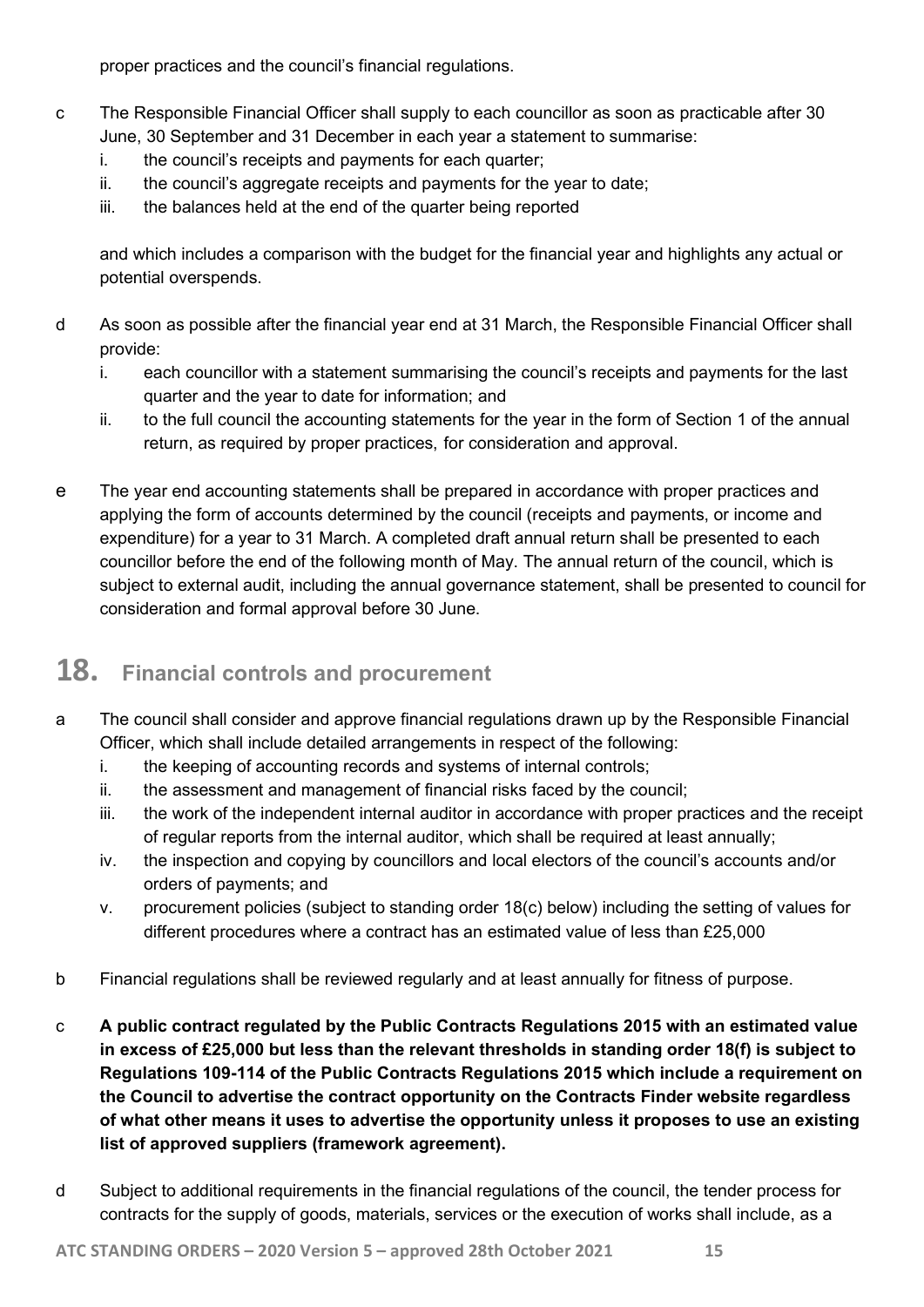minimum, the following steps:

- i. a specification for the goods, materials, services or the execution of works shall be drawn up;
- ii. an invitation to tender shall be drawn up to confirm (i) the council's specification (ii) the time, date and address for the submission of tenders (iii) the date of the council's written response to the tender and (iv) the prohibition on prospective contractors contacting councillors or staff to encourage or support their tender outside the prescribed process;
- iii. the invitation to tender shall be advertised in a local newspaper and in any other manner that is appropriate;
- iv. tenders are to be submitted in writing in a sealed marked envelope addressed to the Proper Officer; tenders shall be opened by the Proper Officer in the presence of at least one councillor after the deadline for submission of tenders has passed;
- v. tenders are to be reported to and considered by the appropriate meeting of the council or a committee or sub-committee with delegated responsibility.
- e Neither the council, nor a committee or a sub-committee with delegated responsibility for considering tenders, is bound to accept the lowest value tender.
- f Where the value of a contract is likely to exceed £138,893 (or other threshold specified by the Office of Government Commerce from time to time) the council must consider whether the Public Contracts Regulations 2006 (SI No. 5, as amended) and the Utilities Contracts Regulations 2006 (SI No. 6, as amended) apply to the contract and, if either of those Regulations apply, the council must comply with EU procurement rules.

## 19. Handling staff matters

- a A matter personal to a member of staff that is being considered by a meeting of council OR the Policy and Resources Committee OR the Staffing sub-committee is subject to standing order 11 above.
- b Subject to the council's policy regarding absences from work, the council's most senior member of staff shall notify the chair of the Staffing sub-committee or, if he is not available, the vice-chair of the Staffing sub-committee of absence occasioned by illness or other reason and that person shall report such absence to the Staffing sub-committee at its next meeting.
- c The chair of the Policy and Resources committee and the Chair of the Staffing sub-committee shall conduct a review of the performance and annual appraisal of the work of Town Clerk. All other performance and annual appraisals shall be carried out by the Town Clerk and the respective staff member's Line Manager. The reviews and appraisal shall be reported in writing and is subject to approval by resolution by the Staffing sub-committee.
- d Subject to the council's policy regarding the handling of grievance matters, the council's most senior employee shall contact the chair of the Policy and Resources committee OR the Chair of the Staffing sub-committee in respect of an informal or formal grievance matter, and this matter shall be reported back and progressed by resolution of the Staffing sub-committee.
- e Subject to the council's policy regarding the handling of grievance matters, if an informal or formal grievance matter raised by an employee relates to the chair of the Staffing sub-committee, this shall be communicated to another member of the Staffing sub-committee which shall be reported back and progressed by resolution of the Staffing sub-committee.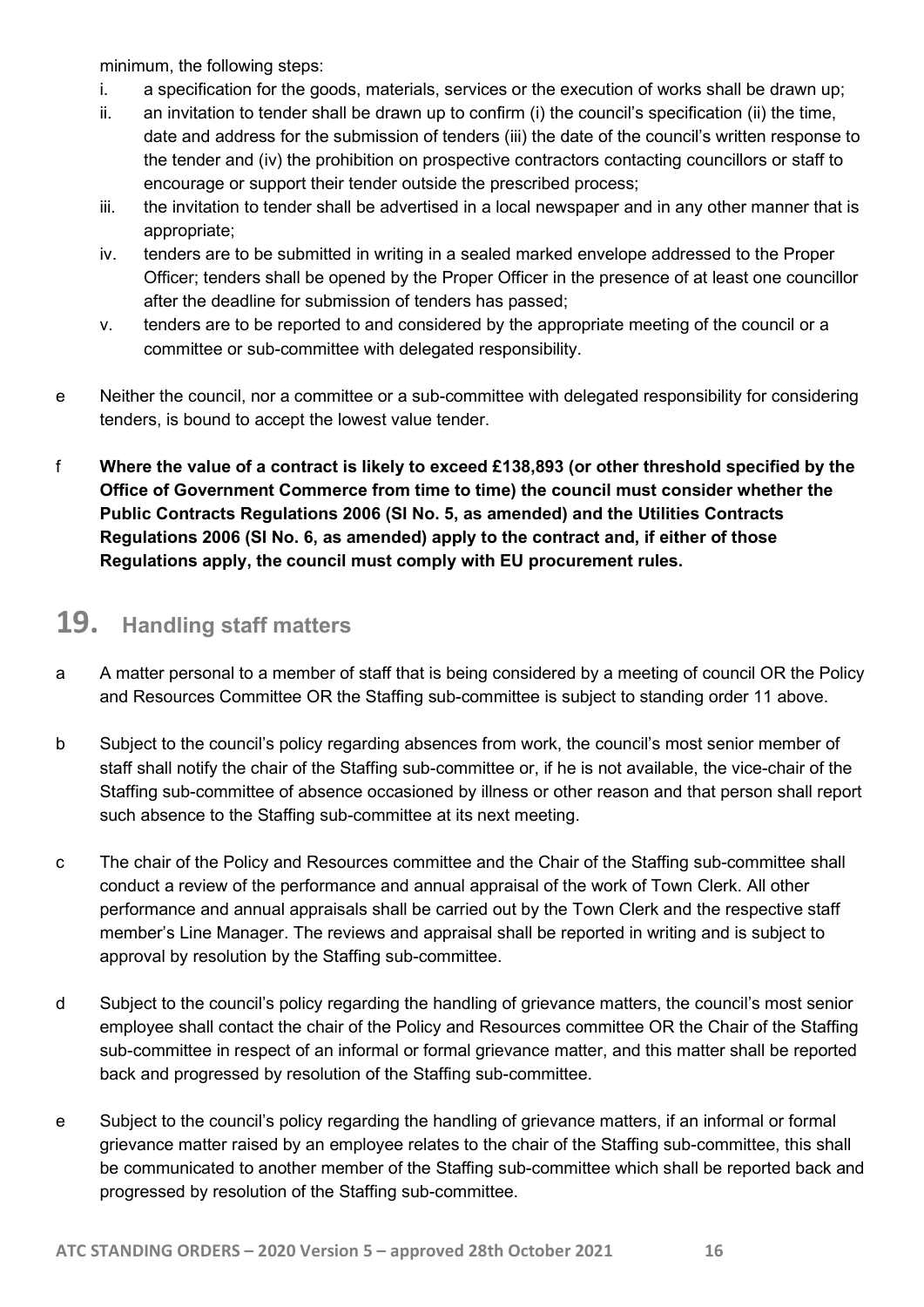- f Any persons responsible for all or part of the management of staff shall treat the written records of all meetings relating to their performance, capabilities, grievance or disciplinary matters as confidential and secure.
- g The council shall keep all written records relating to employees secure. All paper records shall be secured and locked and electronic records shall be password protected.
- h Only persons with line management responsibilities shall have access to staff records referred to in standing orders 19(f) and (g) above if so justified.
- i Access and means of access by keys and/or computer passwords to records of employment referred to in standing orders 19(f) and (g) above shall be provided only to the Town Clerk and/or the Chair of the Policy and Resources Committee and/or the Chair of the Staffing Sub-Committee.

### 20. Requests for information

- a Requests for information held by the council shall be handled in accordance with the council's policy in respect of handling requests under the Freedom of Information Act 2000 and the General Data Protection Regulations 2018.
- b Correspondence from, and notices served by, the Information Commissioner shall be referred by the Proper Officer to the chair of the Policy and Resources committee. The said committee shall have the power to do anything to facilitate compliance with the Freedom of Information Act 2000.

## 21. Relations with the press/media

a Requests from the press or other media for an oral or written comment or statement from the Council, its councillors or staff shall be handled in accordance with the Council's policy in respect of dealing with the press and/or other media.

## 22. Execution and sealing of legal deeds

See also standing orders  $15(b)(xii)$  and (xvii) above.

- a A legal deed shall not be executed on behalf of the council unless authorised by a resolution.
- b [Subject to standing order 22(a) above, the council's common seal shall alone be used for sealing a deed required by law. It shall be applied by the Proper Officer in the presence of two councillors who shall sign the deed as witnesses.] The above is applicable to a council with a common seal.

## 23. Communicating with District and County or Unitary councillors

a An invitation to attend a meeting of the Full Council shall be sent, together with the agenda, to the ward councillor(s) of East Hampshire District Council and Hampshire County Council, together with an invitation to submit a short written report (in the case of District Council, this will be on a rota basis of all ward members)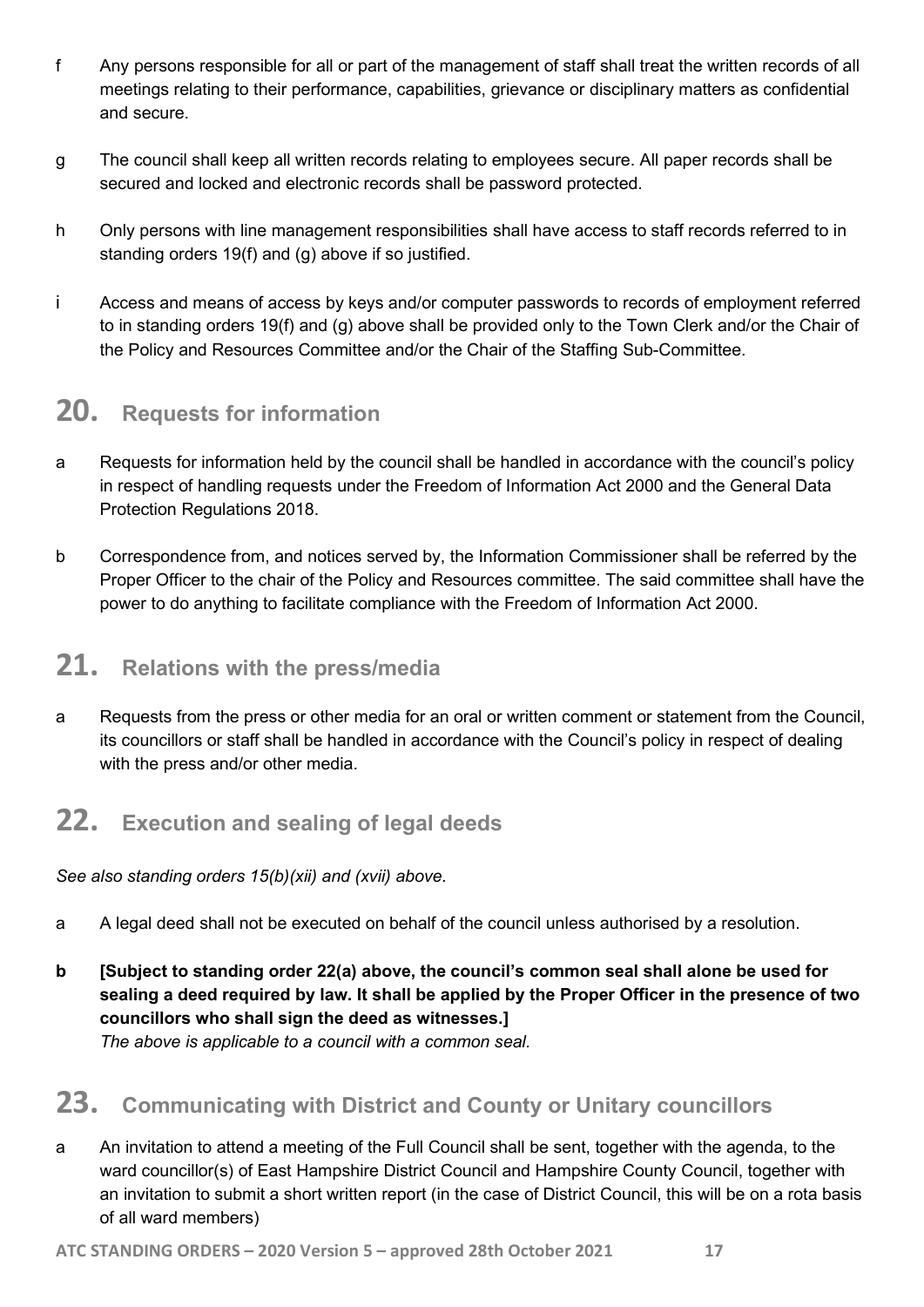### 24. Restrictions on councillor activities

- a. Unless authorised by a resolution, no councillor shall:
	- i. inspect any land and/or premises which the council has a right or duty to inspect; or
	- ii. issue orders, instructions or directions.

## 25. The Leader of the Council

- a The Leader of the Council, as Leader of the controlling majority political group, is elected as such by the lead party and acts as the Council's lead political spokesman.
- b The Town Clerk will advise upon the composition of all committees, seeking to ensure that representation on Committees makes best use of Members skill sets whilst ensuring that the political composition of committees fairly and as accurately as possible reflects the political composition of the Council.
- c The role involves providing community leadership for partners, residents and other interests in Alton. This includes responsibility for co-ordinating and assigning the roles and responsibilities of the other Council and Committee Members.
- d The Leader of the Council is by definition, the Chair of the Policy and Resources Committee
- e The Council delegates to the Chair of the Policy and Resources Committee the authority to:

i. work with the Proper Officer and Councillors to develop and propose to Council the strategic direction and policy objectives of the Council;

ii. work with the Proper Officer to ensure the strategic direction and operational management of the Council are working effectively;

iii. work with the Proper Officer to negotiate on behalf of the Council with other local authorities and organisations in order to deliver the strategic direction and policy objectives;

iv. discuss with the relevant Council and Committee Chair the purpose of any negotiation and will report the outcome to Council or the relevant committee.

- f The Leader is also the Chair of the Policy and Resources Committee providing leadership to the Council on all matters and particularly all major strategic, corporate, governance and financial and commercially sensitive issues.
- g The roles of Leader of the Council and Chair of the Council will remain separate.
- 26. The Mayor
- a Section 245 (6) of the Local Government Act 1972 gave Parish Councils the power by resolution to give themselves the title of Town Council and the Chair of the Town Council the title of 'Town Mayor'. The Mayor is elected by the Full Council at the Annual Town Council Meeting (Mayormaking) in May. A Deputy Mayor is also elected at this meeting.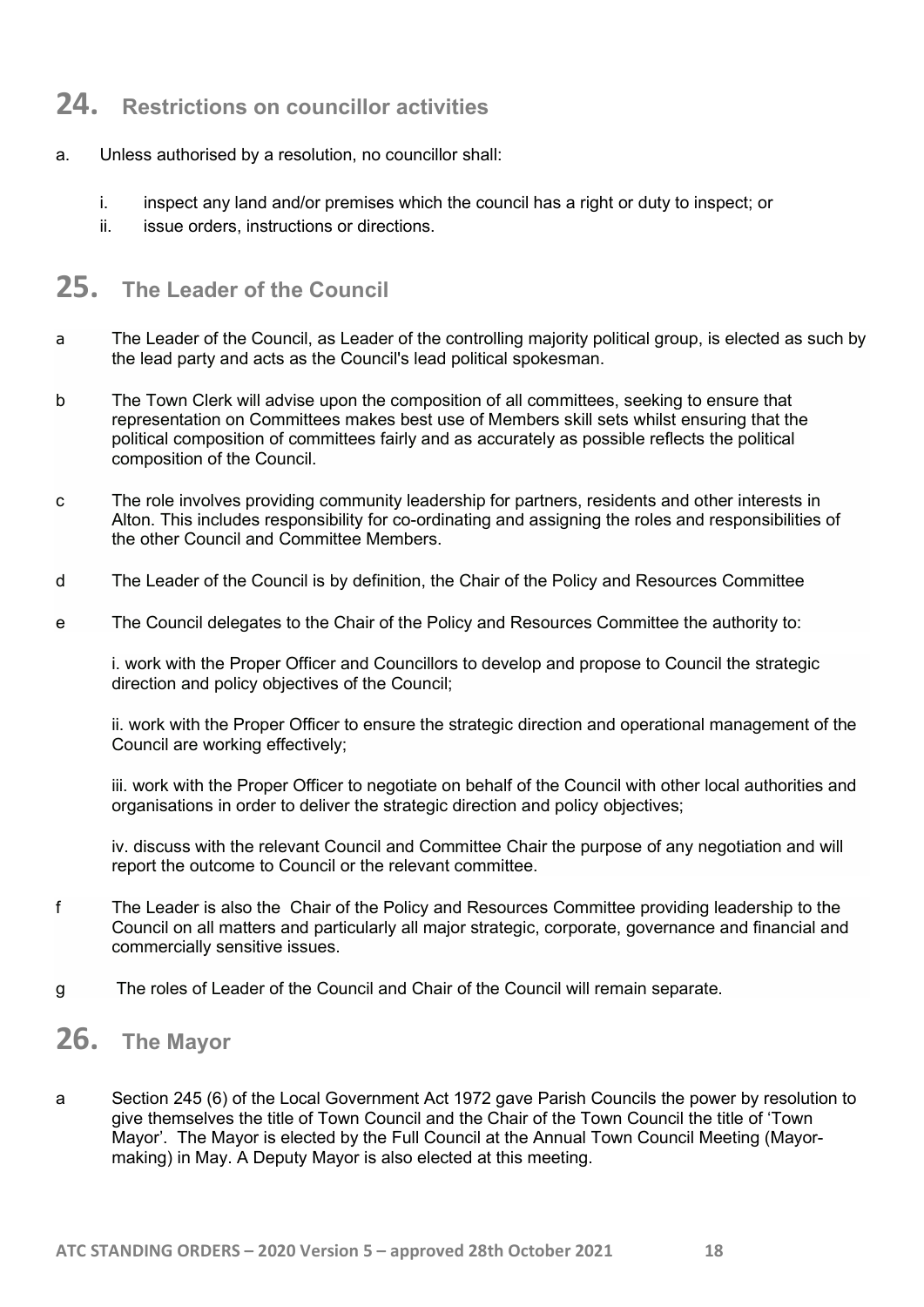- b The Mayor chairs meetings of the Full Council so that its business can be carried out efficiently, with regard to the rights of Councillors and the interests of the community. It is the duty of the Mayor to ensure that Council meetings are conducted in a seemly manner and in accordance with the Local Government Act, 1972, and Council Standing Orders.
- c The Mayor will act as an ambassador for the Town. The Mayor can expect to be asked for public statements concerning Town Council policies and actions. As Mayor the statements should reflect the agreed policy of the Town Council rather than individual or party political views. The Town Clerk is available to provide a briefing on any aspect of Town Council policy. On occasion the Mayor may need to make it very clear whether s/he is speaking as Mayor, as a Councillor or in a personal capacity to avoid confusion. The Mayor should not on any occasion use or give the impression of using the prestige of the historic office of Mayor for personal or political advantage.
- d The Mayor is expected to rise above politics and refrains from all political activity whilst acting as Mayor.
- e The Mayor will receive invitations from a wide variety of organisations to meetings and events within the Town and outside. The Town Council considers that the first consideration when deciding whether to accept an engagement is the benefit to the community of the Mayor's attendance. The Town Council is financially transparent and it is expected that the costs of attendance are considered in relation to the benefit to the Town.
- f All engagements are arranged through the Town Council office, where the Mayor Diary is held. Where the Mayor is approached personally concerning an official Mayoral event s/he must advise that the Town Council office is the only route through which an engagement is authorised. All engagements are reported to the Full Town Council to ensure public accountability and openness.
- g The Mayor does not receive any salary for this role, although they do receive a small allowance to cover out of pocket expenses.
- h The Mayor may signify a recognised minister of religion to act as Mayor's Chaplain or Chaplain to the Town Council at the Annual Mayor Making. The Chaplain may be invited to provide spiritual support to the Mayor and Council and to act as the religious lead on certain civic occasions such as Remembrance Sunday.
- i An individual Mayor may choose to use their term of office to raise funds for nominated charities and other ad hoc charitable purposes.
- 27. Member and Officer Protocols.
- a Members and Officers must comply with the Council's Members/Officers Protocol Policy
- b Members are requested to be considerate of officers in their requests; being mindful of their work load and wellbeing as part of their duty of care as employees of the Council.

## 28. Public Participation and Engagement

- a Time will be allocated within every Council meeting for public speaking. In addition, the Town Council will provide members of the public with remote "virtual" access to Council and Committee meetings upon request.
- b Wherever possible, Councillors will seek to provide opportunities outside of Council meetings for the public to engage with Members through a variety of mechanisms, including but not limited to: e-mail,